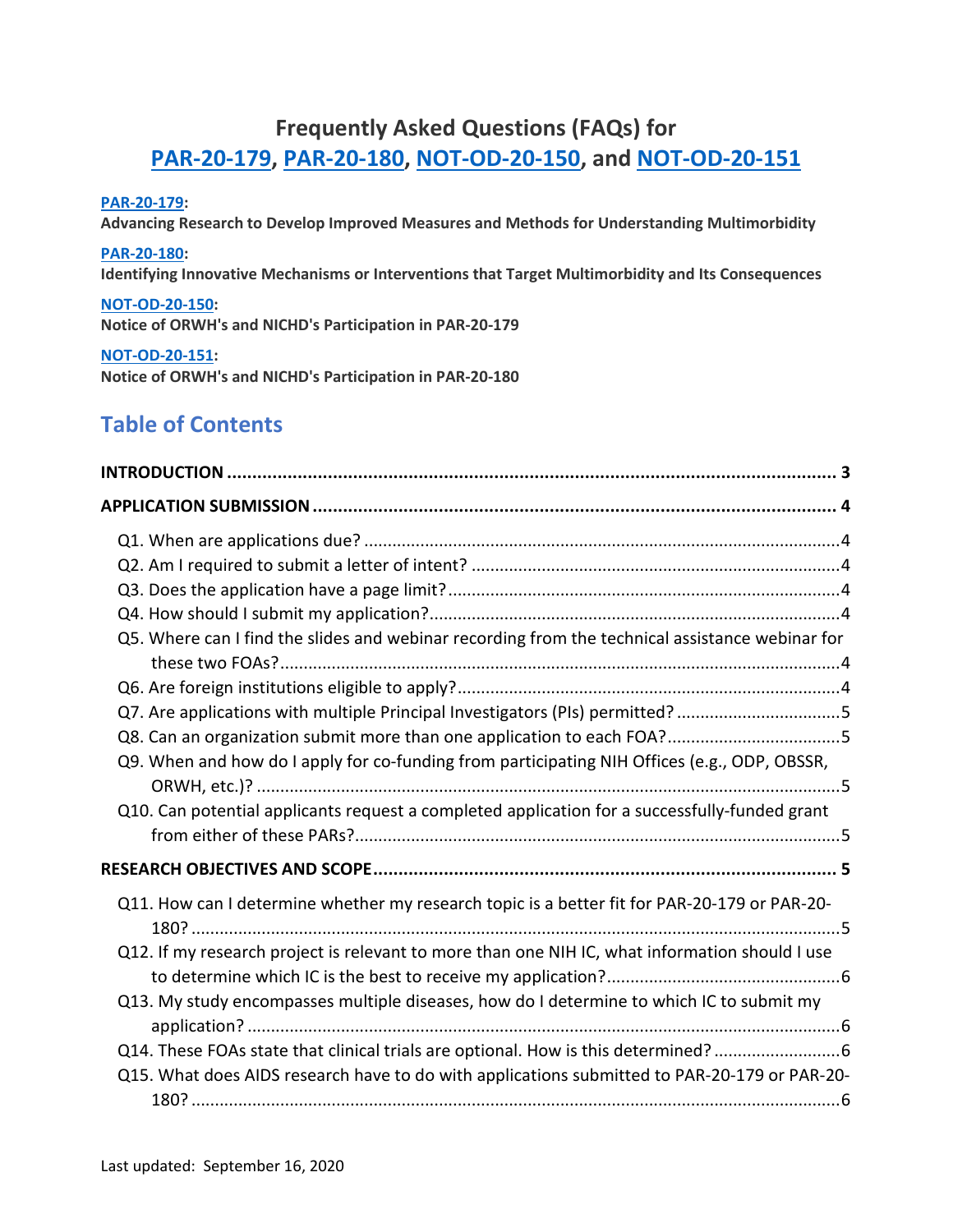| Q16. Are multimorbidity COVID-19 related studies included in this FOA? Is COVID-19                                                                                                                                                                                                                                                                                                 |  |
|------------------------------------------------------------------------------------------------------------------------------------------------------------------------------------------------------------------------------------------------------------------------------------------------------------------------------------------------------------------------------------|--|
|                                                                                                                                                                                                                                                                                                                                                                                    |  |
| Q17. What types of pre-existing data do I need to have for my R01 application?7                                                                                                                                                                                                                                                                                                    |  |
| Q18. I lack pre-existing data, so which other FOAs should I apply to that support pilot studies on                                                                                                                                                                                                                                                                                 |  |
|                                                                                                                                                                                                                                                                                                                                                                                    |  |
| Q19. If I plan to use existing data and/or data linkages in my study, do I need to already have                                                                                                                                                                                                                                                                                    |  |
| access to the existing data when I apply, or can I wait until I get the grant so I can use some                                                                                                                                                                                                                                                                                    |  |
|                                                                                                                                                                                                                                                                                                                                                                                    |  |
| Q20. I am interested in multi-morbidities and not all the ICs covering the conditions I am                                                                                                                                                                                                                                                                                         |  |
| investigating are participating in the FOA, for example the National Eye Institute is not                                                                                                                                                                                                                                                                                          |  |
|                                                                                                                                                                                                                                                                                                                                                                                    |  |
|                                                                                                                                                                                                                                                                                                                                                                                    |  |
|                                                                                                                                                                                                                                                                                                                                                                                    |  |
|                                                                                                                                                                                                                                                                                                                                                                                    |  |
| Q22. I am currently funded to investigate methods to evaluate multiple conditions separately,<br>and some of these currently studied conditions will be grouped into one data base                                                                                                                                                                                                 |  |
| study. What criteria will be used to evaluate the application for "overlap" with current                                                                                                                                                                                                                                                                                           |  |
|                                                                                                                                                                                                                                                                                                                                                                                    |  |
| Q23. What if I apply to one IC and then after the first scientific review opt to submit to another                                                                                                                                                                                                                                                                                 |  |
|                                                                                                                                                                                                                                                                                                                                                                                    |  |
|                                                                                                                                                                                                                                                                                                                                                                                    |  |
| Q25. Is it best to request a particular study section? How do I ensure that my application is                                                                                                                                                                                                                                                                                      |  |
|                                                                                                                                                                                                                                                                                                                                                                                    |  |
| Q26. There are many potential disease combinations to be covered in the applications and some<br>may not investigate the same conditions. For example, investigating rheumatic disease with<br>depression versus investigating cancer with oral diseases. Will submitted applications be<br>separated out by disease/condition and reviewed as a group, separated according to the |  |
|                                                                                                                                                                                                                                                                                                                                                                                    |  |
|                                                                                                                                                                                                                                                                                                                                                                                    |  |
| Q28. What is the anticipated number of awards funded under PAR-20-179 or PAR-20-180?10                                                                                                                                                                                                                                                                                             |  |
| Q29. Are early stage investigators less likely to receive funding as a PI for a non-profit                                                                                                                                                                                                                                                                                         |  |
|                                                                                                                                                                                                                                                                                                                                                                                    |  |
| Q30. Since my application includes participants with multiple morbidities, what is the likelihood                                                                                                                                                                                                                                                                                  |  |
| that two different ICs would contribute funding to my application? Is there an advantage or                                                                                                                                                                                                                                                                                        |  |
| disadvantage for a study to have a primary and secondary sponsor? 10                                                                                                                                                                                                                                                                                                               |  |
| Q31. Are the applications to all ICs considered at the same importance level or are certain                                                                                                                                                                                                                                                                                        |  |
| medical comorbidities considered of higher priority and likely to fare better?11                                                                                                                                                                                                                                                                                                   |  |
|                                                                                                                                                                                                                                                                                                                                                                                    |  |
|                                                                                                                                                                                                                                                                                                                                                                                    |  |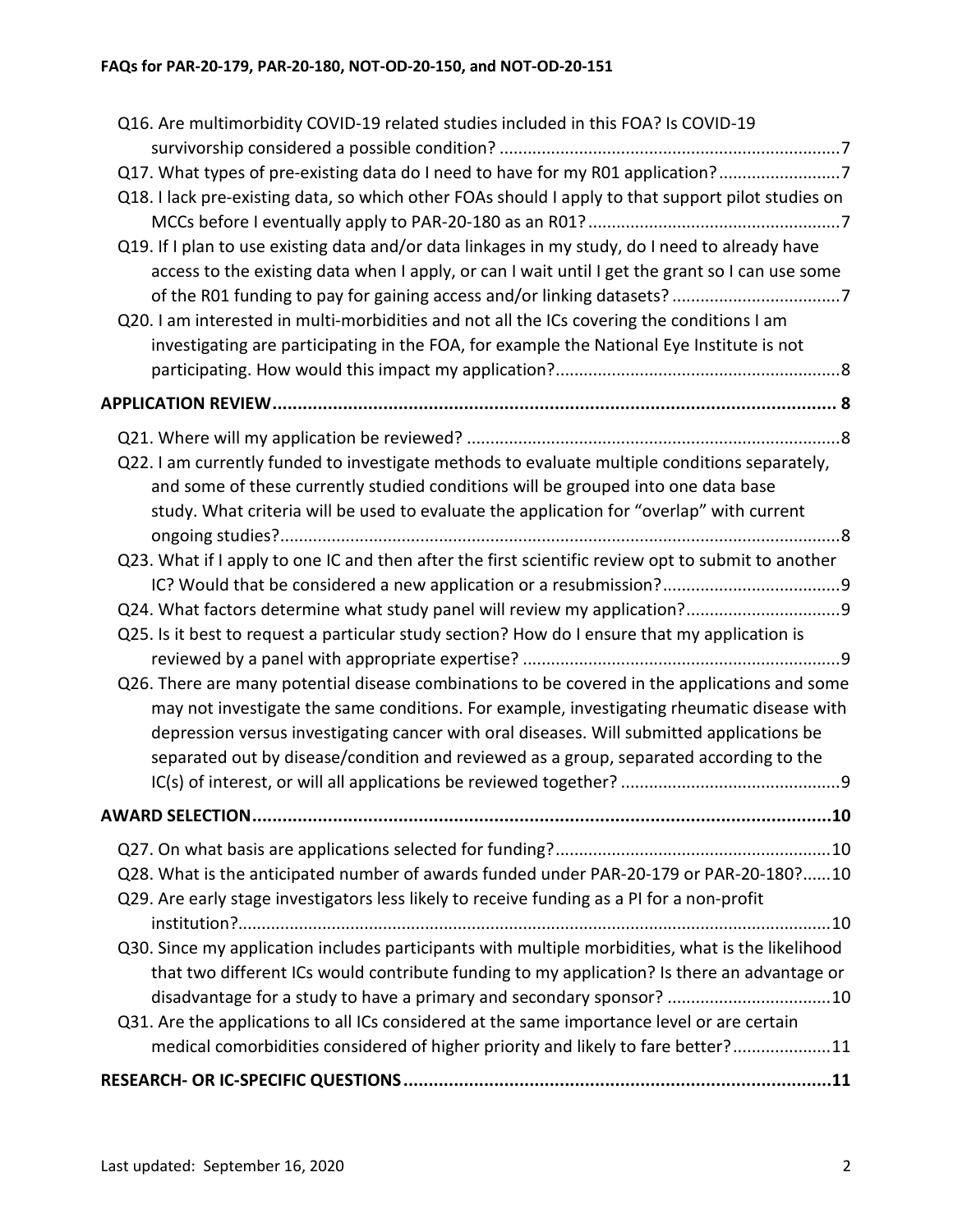## <span id="page-2-0"></span>**INTRODUCTION**

The Funding Opportunity Announcement (FOA) [PAR-20-179](https://grants.nih.gov/grants/guide/pa-files/PAR-20-179.html) invites applications that seek to improve the availability, quality, and utility of data and measures that capture multimorbidity or multiple chronic conditions (MCCs) and the methods for analyzing multimorbidity data. Research supported by this initiative should be designed to develop improved measures and methods for understanding multimorbidity, including but not limited to measures/tools to support basic mechanistic discovery of shared MCC pathways and identification and initial evaluation of MCC shared signatures.

The FOA [PAR-20-180](https://grants.nih.gov/grants/guide/pa-files/PAR-20-180.html) invites applications that seek to support the identification of shared mechanisms and development of innovative interventions to address MCCs and its consequences. Intervention research supported by this initiative should be designed to study: (1) mechanisms or pathways that prevent MCCs, including the identification of early biomarkers, behavioral pathways, and individual and contextual risk factors and interactions that contribute to the development of common MCCs; (2) targeted therapies and management, including selfmanagement, of MCCs to delay progression and prevent onset of new diseases; and (3) innovative health care partnership models for managing or treating MCCs.

To date, there are 13 NIH Institutes, Centers, and Offices participating in these two PARs [\(PAR-20-](https://grants.nih.gov/grants/guide/pa-files/PAR-20-179.html) [179](https://grants.nih.gov/grants/guide/pa-files/PAR-20-179.html) and [PAR-20-180\)](https://grants.nih.gov/grants/guide/pa-files/PAR-20-180.html). Furthermore, two NIH Notices [\(NOT-OD-20-150](https://grants.nih.gov/grants/guide/notice-files/NOT-OD-20-150.html) and [NOT-OD-20-151\)](https://grants.nih.gov/grants/guide/notice-files/NOT-OD-20-151.html) announcing ORWH's (the Office of Research on Women's Health) and NICHD's (*Eunice Kennedy Shriver* National Institute of Child Health and Human Development) participation in these two PARs were published on July 29, 2020. It is important to note that most NIH Offices (ODP, OBSSR, ORWH, etc.) **do not** hold or manage grants. However, these Offices may consider providing cofunding support for grants that the participating Institutes and Centers decide to fund.

<span id="page-2-1"></span>**All investigators whose research interests align with these FOAs and Notices are** *highly* **encouraged to communicate directly with the NIH Scientific/Research Contacts listed at the bottom of the FOAs and Notices [\(PAR-20-179,](https://grants.nih.gov/grants/guide/pa-files/PAR-20-179.html) [PAR-20-180,](https://grants.nih.gov/grants/guide/pa-files/PAR-20-180.html) [NOT-OD-20-150](https://grants.nih.gov/grants/guide/notice-files/NOT-OD-20-150.html) and [NOT-OD-20-151\)](https://grants.nih.gov/grants/guide/notice-files/NOT-OD-20-151.html) to discuss their research ideas and specific aims** *prior to* **submitting applications.** The Scientific/Research Contacts are named in each FOA under *Section VII. Agency Contacts*; while the Scientific/Research Contacts for ORWH and NICHD are listed in [NOT-OD-20-150](https://grants.nih.gov/grants/guide/notice-files/NOT-OD-20-150.html) and [NOT-OD-20-](https://grants.nih.gov/grants/guide/notice-files/NOT-OD-20-151.html) [151.](https://grants.nih.gov/grants/guide/notice-files/NOT-OD-20-151.html)

The frequently asked questions listed below address general questions from prospective investigators in the field, as well as common FOA questions. This document also includes questions that were submitted during the technical assistance webinar for these FOAs. A recording of this webinar and the presentation slides can be found on the OD[P website](https://prevention.nih.gov/funding/funding-opportunities/multimorbidity-funding-opportunity-announcements-technical-assistance-webinar) (prevention.nih.gov/MultimorbidityWebinar).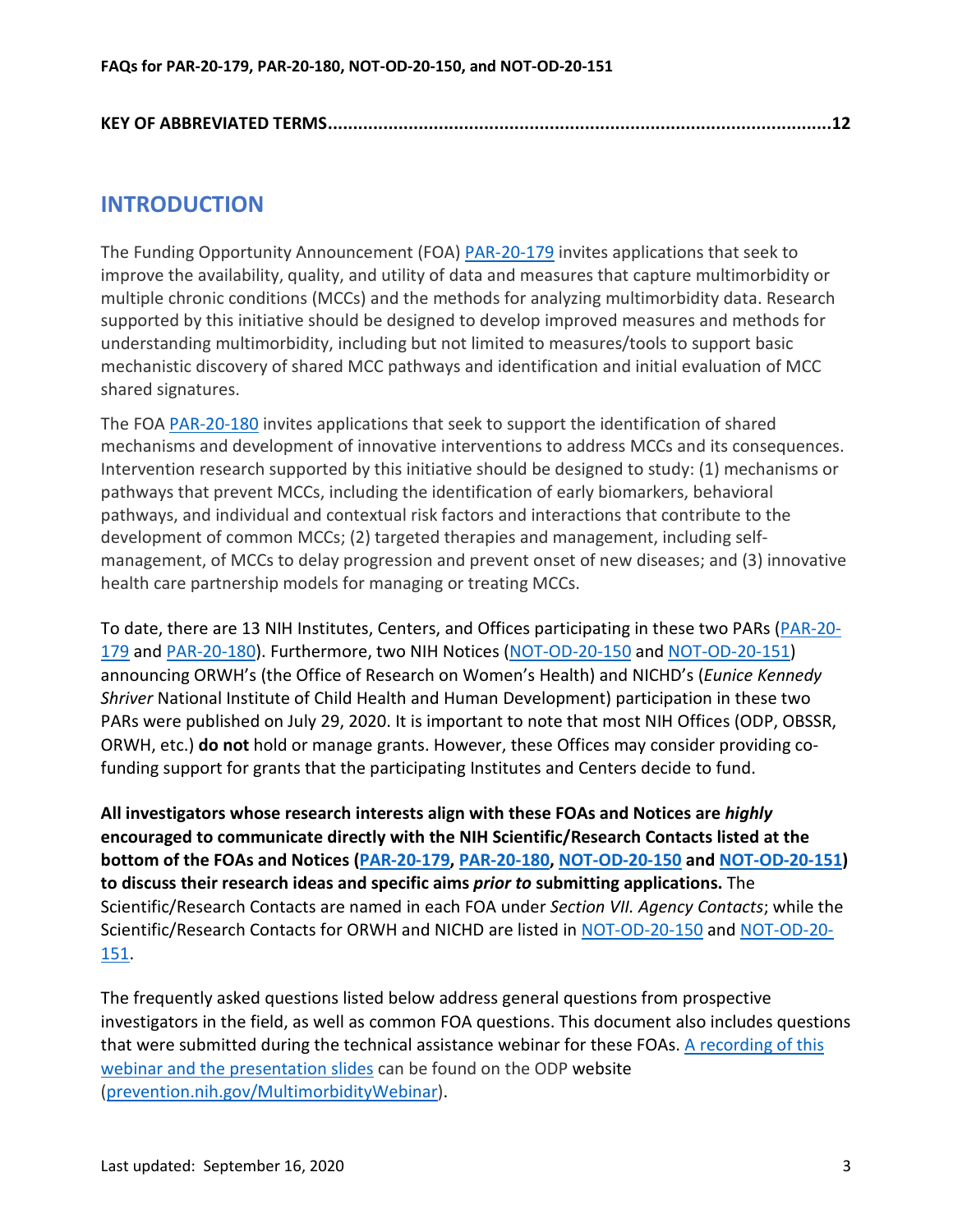# <span id="page-3-0"></span>**APPLICATION SUBMISSION**

#### <span id="page-3-1"></span>**Q1. When are applications due?**

A1. For non-AIDS applications: October 5, 2020 is the first standard due date for non-AIDS applications submitted to either PAR-20-179 or PAR-20-180. [Standard dates](https://grants.nih.gov/grants/guide/url_redirect.htm?id=11111) apply for all [types of](https://grants.nih.gov/grants/guide/pa-files/PAR-20-180.html#Application%20Types%20Allowed)  [non-AIDS applications](https://grants.nih.gov/grants/guide/pa-files/PAR-20-180.html#Application%20Types%20Allowed) allowed for these funding opportunity announcements (FOAs).

For AIDS and AIDS-related applications: January 2, 2021 is the first AIDS application due date for AIDS and AIDS-related applications submitted to either PAR-20-179 or PAR-20-180. [Standard AIDS](https://grants.nih.gov/grants/guide/url_redirect.htm?id=11112)  [dates](https://grants.nih.gov/grants/guide/url_redirect.htm?id=11112) apply for all [types of AIDS and AIDS-related applications](https://grants.nih.gov/grants/guide/pa-files/PAR-20-180.html#Application%20Types%20Allowed) allowed for these FOAs.

All applications (non-AIDS, AIDS, and AIDS-related) must be submitted by 5:00 PM local time of the applicant organization.

#### <span id="page-3-2"></span>**Q2. Am I required to submit a letter of intent?**

<span id="page-3-3"></span>A2. Applicants are not required to submit a letter of intent.

#### **Q3. Does the application have a page limit?**

A3. Yes. All page limitations described in the SF424 Application Guide for each PAR and the Table [of Page Limits](https://grants.nih.gov/grants/guide/url_redirect.htm?id=11133) must be followed.

#### <span id="page-3-4"></span>**Q4. How should I submit my application?**

A4. Applications must be submitted electronically. Applicants should follow [the](https://grants.nih.gov/grants/how-to-apply-application-guide.html) instructions in the [SF424 \(R&R\) Application Guide,](https://grants.nih.gov/grants/how-to-apply-application-guide.html) except where instructed to do otherwise (in the FOA or in a Notice from [NIH Guide for Grants and Contracts\)](https://grants.nih.gov/funding/index.htm).

#### <span id="page-3-5"></span>**Q5. Where can I find the slides and webinar recording from the technical assistance webinar for these two FOAs?**

A5. Staff from the NIH Office of Disease Prevention (ODP) and the participating NIH Institutes and Centers conducted a technical assistance webinar on Tuesday, September 1, 2020 for prospective applicants interested in these two FOAs. NIH Notice [NOT-OD-20-160](https://grants.nih.gov/grants/guide/notice-files/NOT-OD-20-160.html) (*Notice of Technical Assistance Webinar for Two NIH Multimorbidity FOAs - PAR-20-179 and PAR-20-180*) was published on August 13, 2020. A recording of this webinar and the presentation slides can be found on t[he ODP we](https://prevention.nih.gov/funding/funding-opportunities/multimorbidity-funding-opportunity-announcements-technical-assistance-webinar)bsite (prevention.nih.gov/MultimorbidityWebinar).

#### <span id="page-3-6"></span>**Q6. Are foreign institutions eligible to apply?**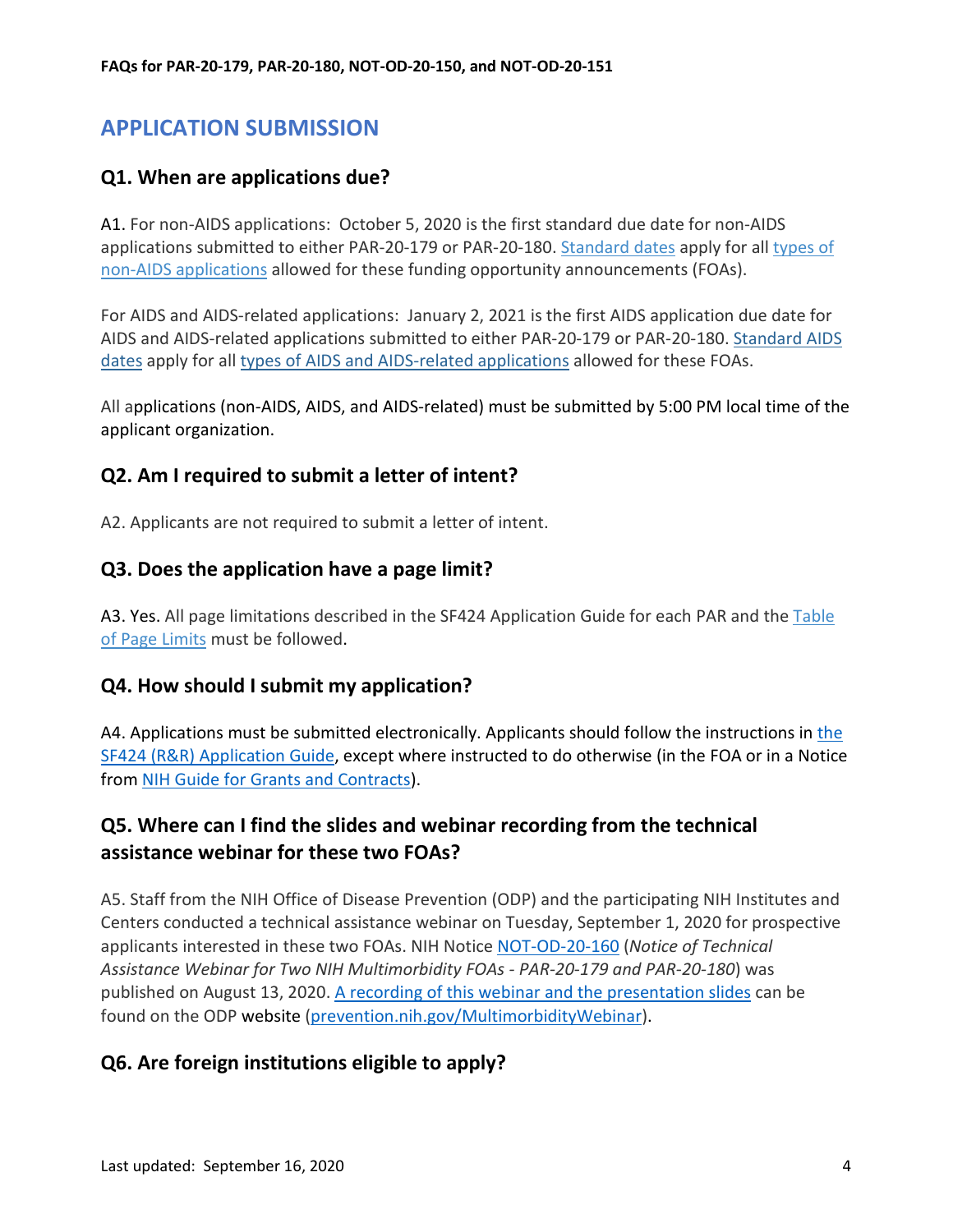A6. Non-domestic (non-U.S.) Entities (Foreign Institutions) are not eligible to apply. Non-domestic (non-U.S.) components of U.S. Organizations are not eligible to apply. Foreign components, as defined in the *[NIH Grants Policy Statement](https://grants.nih.gov/grants/policy/nihgps/HTML5/section_1/1.2_definition_of_terms.htm)*, **are** allowed.

### <span id="page-4-0"></span>**Q7. Are applications with multiple Principal Investigators (PIs) permitted?**

A7. Yes. Institutions/Organizations proposing multiple Program Directors/Principal Investigators (PDs/PIs) are encouraged to review the Multiple Program Director/Principal Investigator Policy and submission details in the Senior/Key Person Profile (Expanded) Component of the SF424 (R&R) [Application Guide.](https://grants.nih.gov/grants/how-to-apply-application-guide.html)

#### <span id="page-4-1"></span>**Q8. Can an organization submit more than one application to each FOA?**

A8. Yes. Applicant organizations may submit more than one application, provided that each application is scientifically distinct. The NIH will not accept duplicate or highly overlapping applications under review at the same time.

### <span id="page-4-2"></span>**Q9. When and how do I apply for co-funding from participating NIH Offices (e.g., ODP, OBSSR, ORWH, etc.)?**

A9. Applicants do not directly apply for co-funding to the participating NIH Offices. IC program staff may request co-funding for meritorious applications that ICs are interested in funding.

## <span id="page-4-3"></span>**Q10. Can potential applicants request a completed application for a successfullyfunded grant from either of these PARs?**

A10. Since these PARs are new, there is no track record of funded grants. In addition, the NIH only releases grant applications from successful grants through the Freedom of Information Act request process. However, the [NIH RePORTER](https://projectreporter.nih.gov/reporter.cfm) website does provide some details of funded applications that might be of interest to potential applicants. [NIH RePORTER](https://projectreporter.nih.gov/reporter.cfm) is an electronic tool that allows users to search a database of NIH-funded research projects and access publications and patents resulting from NIH funding.

# <span id="page-4-4"></span>**RESEARCH OBJECTIVES AND SCOPE**

## <span id="page-4-5"></span>**Q11. How can I determine whether my research topic is a better fit for PAR-20-179 or PAR-20-180?**

A11: Reviewing the topics of interest may be helpful to decide between the two PARs. If you are proposing to develop and test an intervention for multiple chronic conditions, then [PAR-20-180](https://grants.nih.gov/grants/guide/pa-files/PAR-20-180.html) is most appropriate. If you are proposing mechanistic studies (other than tool development) on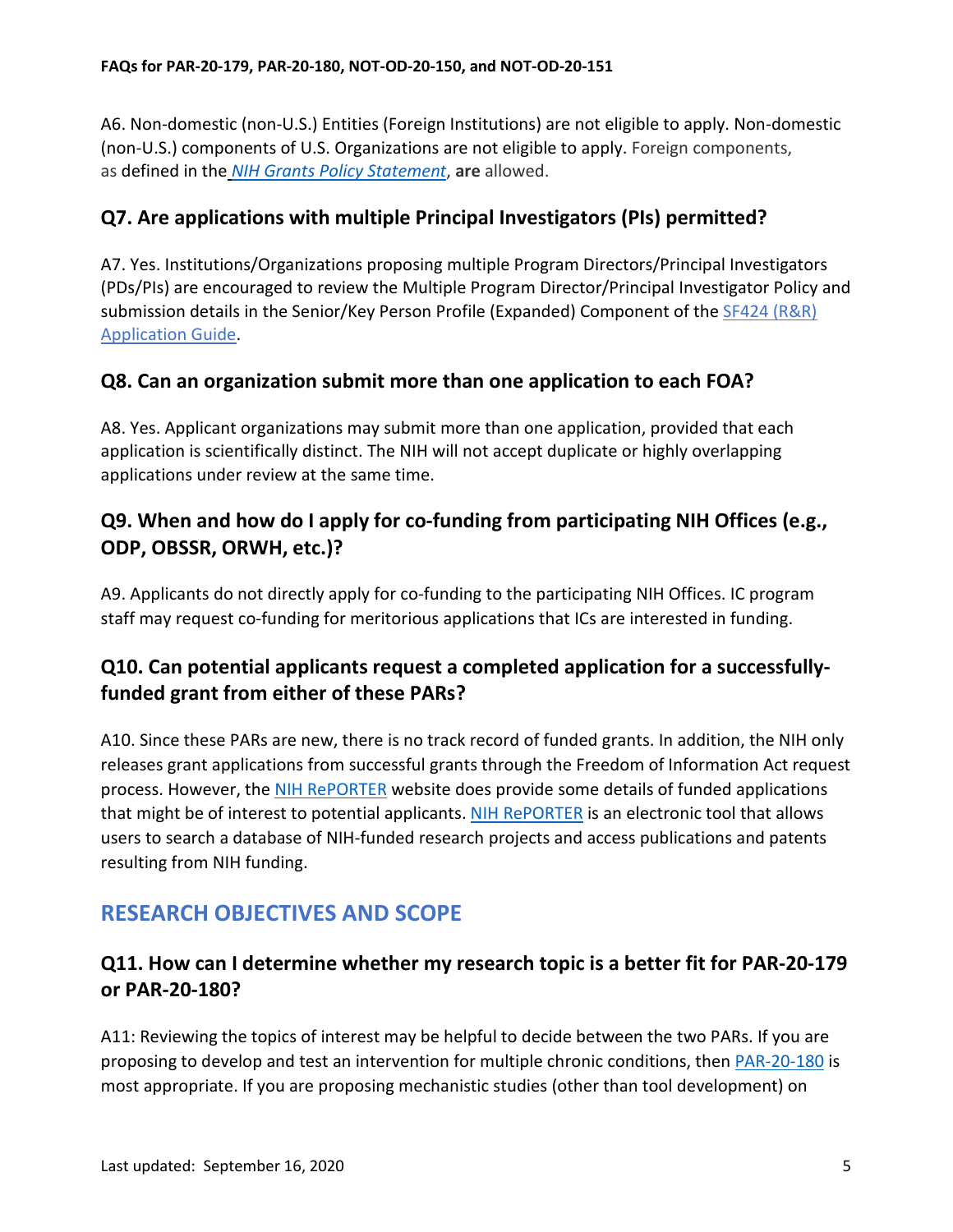multiple chronic conditions, then PAR-20-180 is most appropriate. For other studies that relate to measurement or tool development for multiple chronic conditions, then [PAR-20-179](https://grants.nih.gov/grants/guide/pa-files/PAR-20-179.html) is most appropriate.

## <span id="page-5-0"></span>**Q12. If my research project is relevant to more than one NIH IC, what information should I use to determine which IC is the best to receive my application?**

A12. Applicants whose research may be relevant to more than one NIH IC are highly encouraged to discuss potential research aims with the Scientific/Research Contacts at participating ICs well in advance of the application deadline to ensure overall fit of the proposed research with programmatic priorities, as stated in the FOAs [\(see Scientific/Research Contacts statement above\)](#page-2-1). The Contacts are the most appropriate individuals to help applicants identify alternative FOAs if it is determined that the applicant's research goals are not well-aligned with any of the participating IC's research priorities. The research interests and priority research areas of each participating IC are outlined in each FOA (see Part 2. Full Text of Announcement, Section I. Funding Opportunity Description).

## <span id="page-5-1"></span>**Q13. My study encompasses multiple diseases, how do I determine to which IC to submit my application?**

A13. Applicants are encouraged to reach out to one or more of the Scientific/Research Contacts from the participating ICs listed in FOAs and Notices to discuss alignment between project fit and their IC's research priorities [\(see Scientific/Research Contacts statement above\)](#page-2-1). Alignment with IC research priorities is important to IC funding decisions.

#### <span id="page-5-2"></span>**Q14. These FOAs state that clinical trials are optional. How is this determined?**

A14**.** Both applications that either propose and those that do not propose clinical trial(s) will be accepted for these funding opportunities. Applicants proposing to conduct a clinical trial should review the [NIH Definition of a Clinical Trial](https://grants.nih.gov/policy/clinical-trials/definition.htm) to determine whether or not you are conducting a clinical trial. It states a clinical trial is "a research study in which one or more human subjects are prospectively assigned to one or more interventions (which may include a placebo or other control) to evaluate the effects of those interventions on health-related biomedical or behavior outcomes." A [decision tool](https://grants.nih.gov/ct-decision/index.htm) is available to assist with the determination.

## <span id="page-5-3"></span>**Q15. What does AIDS research have to do with applications submitted to PAR-20- 179 or PAR-20-180?**

A15. Knowledge gaps about the prevalence of comorbidities among people living with HIV exist, and several NIH ICs encourage applications to address these gaps. The research interests and priority research areas for each IC participating in [PAR-20-179](https://grants.nih.gov/grants/guide/pa-files/PAR-20-179.html) and/or [PAR-20-180](https://grants.nih.gov/grants/guide/pa-files/PAR-20-180.html) are outlined in each FOA (see Part 2. Full Text of Announcement, Section I. Funding Opportunity Description).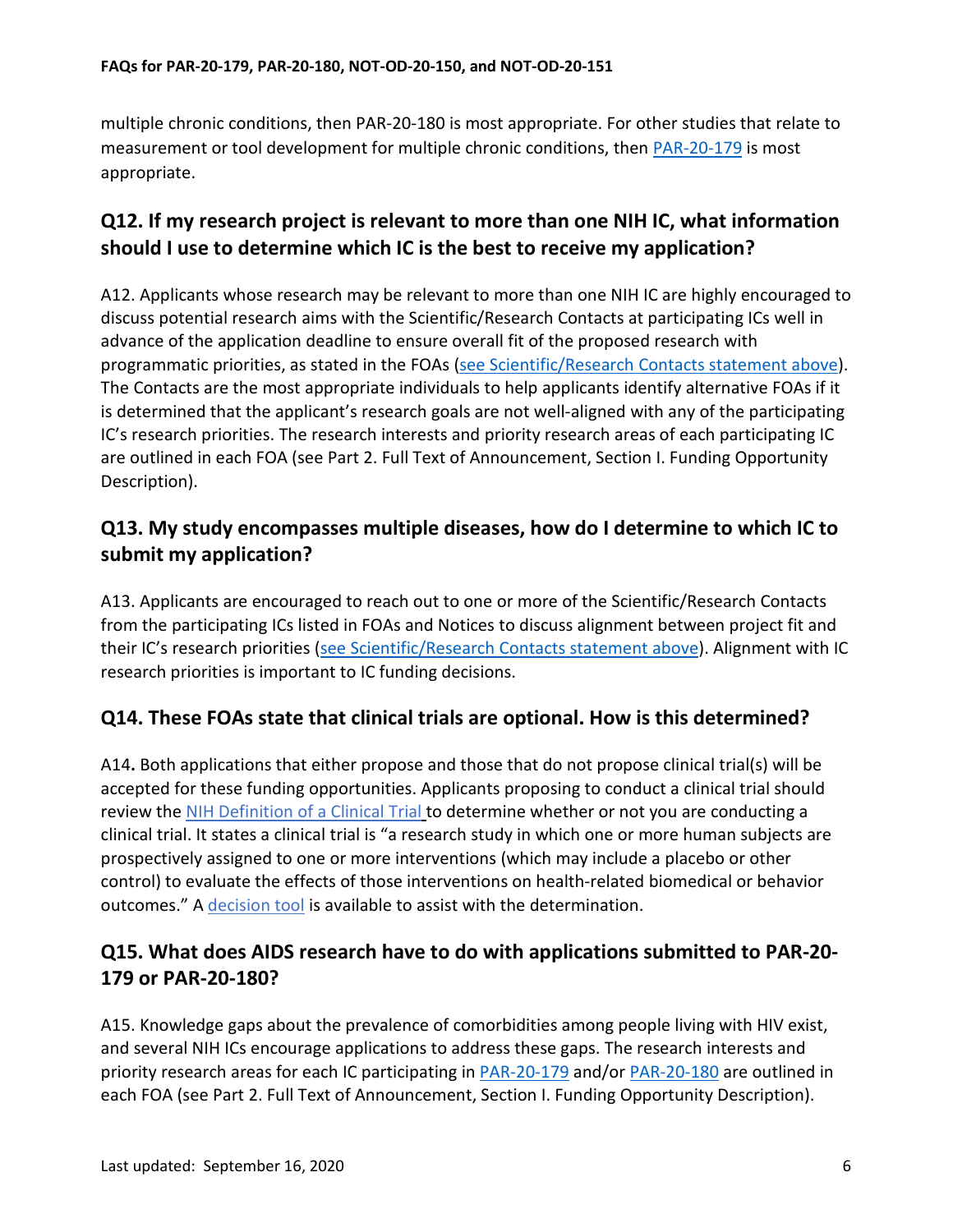Applicants are encouraged to reach out to one or more of the Scientific/Research Contacts from the participating ICs to discuss interest and alignment between project fit and their IC's research priorities [\(see Scientific/Research Contacts statement above\)](#page-2-1).

## <span id="page-6-0"></span>**Q16. Are multimorbidity COVID-19 related studies included in this FOA? Is COVID-19 survivorship considered a possible condition?**

A16. Applications addressing multimorbidity in the context of COVID-19 will be considered within scope and responsive to these two multimorbidity FOAs [\(PAR-20-179](https://grants.nih.gov/grants/guide/pa-files/PAR-20-179.html) and [PAR-20-180\)](https://grants.nih.gov/grants/guide/pa-files/PAR-20-180.html). Applicants are encouraged to reach out to one or more of the Scientific/Research Contacts at the participating ICs listed in the specific FOA of interest to discuss alignment between project fit and their IC's research priorities [\(see Scientific/Research Contacts statement above\)](#page-2-1). Please note that there are other NIH FOAs that specifically call for COVID-19 research. Thi[s page](https://grants.nih.gov/grants/guide/COVID-Related.cfm) contains a list of funding opportunities specific to COVID-19 [\(https://grants.nih.gov/grants/guide/COVID-](https://grants.nih.gov/grants/guide/COVID-Related.cfm)[Related.cfm\)](https://grants.nih.gov/grants/guide/COVID-Related.cfm). Th[e NIH Guide for Grants and Contracts](https://grants.nih.gov/funding/searchguide/index.html#/) is NIH's official publication of notices of grant policies, guidelines and funding opportunity announcements (FOAs). Furthermore, Scientific/Research Contacts can help applicants identify alternative FOAs that align with the any of the participating IC's research priorities [\(see Scientific/Research Contacts statement above\)](#page-2-1).

## <span id="page-6-1"></span>**Q17. What types of pre-existing data do I need to have for my R01 application?**

A17. Generally, feasibility and pilot data are expected for R01 applications. Special considerations might be given for **Early Stage Investigators** (ESIs). Applicants are strongly encouraged to reach out to one or more of the Scientific/Research Contacts from the participating ICs listed in the FOA [\(PAR-20-179](https://grants.nih.gov/grants/guide/pa-files/PAR-20-179.html) or [PAR-20-180\)](https://grants.nih.gov/grants/guide/pa-files/PAR-20-180.html) to discuss potential research aims, to determine project fit with programmatic research priorities, and to gain an understanding about what data might be expected for a given study [\(see Scientific/Research Contacts statement above\)](#page-2-1).

## <span id="page-6-2"></span>**Q18. I lack pre-existing data, so which other FOAs should I apply to that support pilot studies on MCCs before I eventually apply to PAR-20-180 as an R01?**

A18. The [NIH Planning Grant Program \(R34\)](https://grants.nih.gov/grants/funding/r34.htm) provides support for the initial development of a clinical trial or research project, and the [NIH Exploratory/Developmental Research Grant](https://grants.nih.gov/grants/funding/r21.htm)  [Award \(R21\)](https://grants.nih.gov/grants/funding/r21.htm) is intended to encourage exploratory/developmental research by providing support for the early and conceptual stages of project development. The [NIH Guide for](https://grants.nih.gov/funding/searchguide/index.html#/)  [Grants and Contracts](https://grants.nih.gov/funding/searchguide/index.html#/) is NIH's official publication of notices of grant policies, guidelines and FOAs and serves as the most appropriate place to learn more about these funding opportunities. Additionally, the Scientific/Research Contacts can help applicants identify alternative IC-specific FOAs [\(see Scientific/Research Contacts statement above\)](#page-2-1).

## <span id="page-6-3"></span>**Q19. If I plan to use existing data and/or data linkages in my study, do I need to already have access to the existing data when I apply, or can I wait until I get the**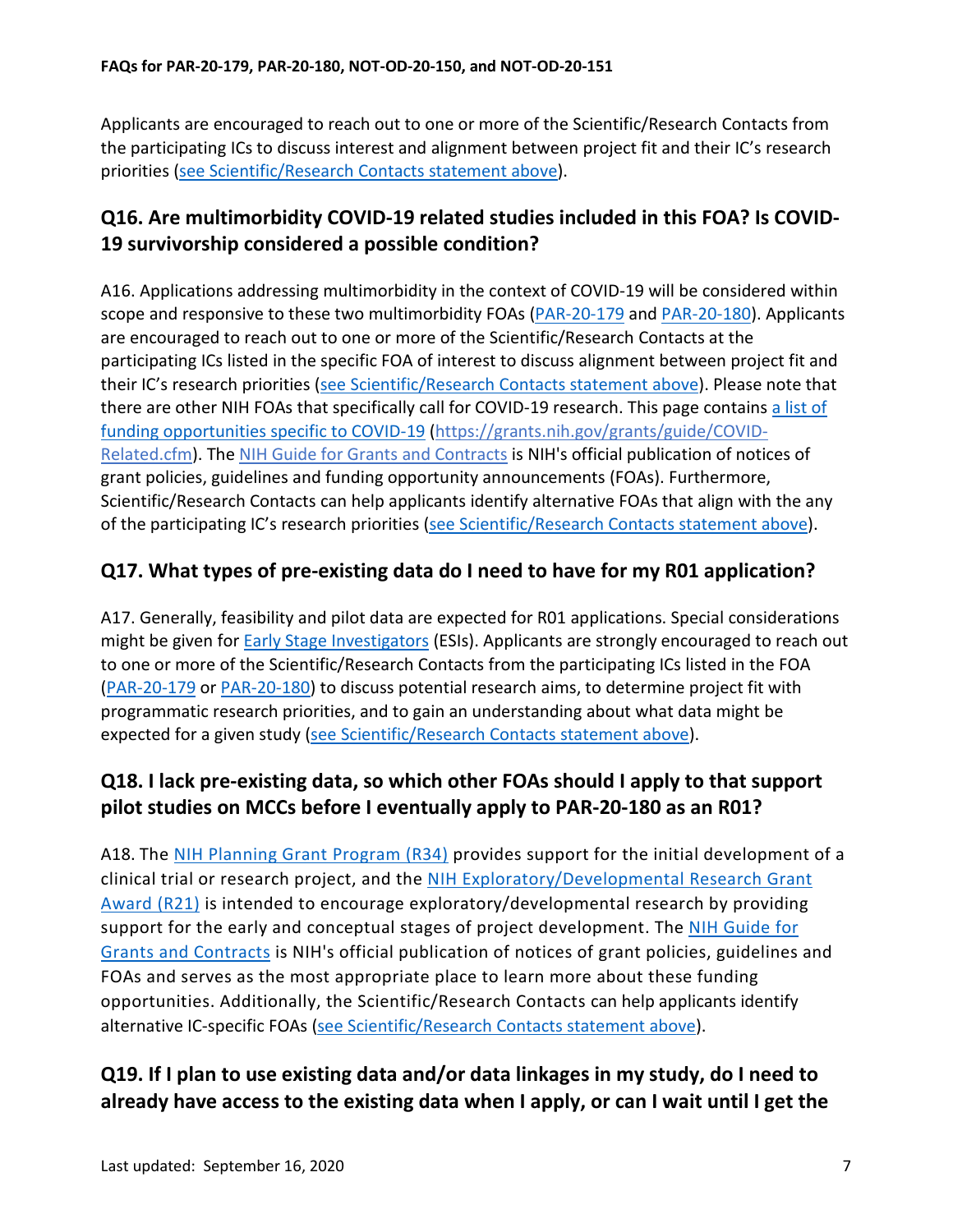## **grant so I can use some of the R01 funding to pay for gaining access and/or linking datasets?**

A19. Ideally, applicants should demonstrate current access to data. Including a plan for obtaining access to data and requesting funding to pay for such access might be deemed acceptable. Applicants may reach out to one or more of the Scientific/Research Contacts from the participating ICs listed in the FOA of interest [\(PAR-20-179](https://grants.nih.gov/grants/guide/pa-files/PAR-20-179.html) or [PAR-20-180\)](https://grants.nih.gov/grants/guide/pa-files/PAR-20-180.html) to receive consultation about this matter [\(see Scientific/Research Contacts statement above\)](#page-2-1).

# <span id="page-7-0"></span>**Q20. I am interested in multi-morbidities and not all the ICs covering the conditions I am investigating are participating in the FOA, for example the National Eye Institute is not participating. How would this impact my application?**

A20. The research interests and priority research areas of each participating IC are outlined in each FOA (see *Part 2. Full Text of Announcement, Section I. Funding Opportunity Description*). You are encouraged to reach out to one or more of the Scientific/Research Contacts from the participating ICs to discuss interest, potential impact, as well as alignment between project fit and their IC's research priorities [\(see Scientific/Research Contacts statement above\)](#page-2-1).

# <span id="page-7-1"></span>**APPLICATION REVIEW**

#### <span id="page-7-2"></span>**Q21. Where will my application be reviewed?**

A21. Applications will be evaluated for scientific and technical merit by (an) appropriate Scientific Review Group(s) convened by the Center for Scientific Review (CSR), in accordance with NIH peer [review policy and procedures,](https://grants.nih.gov/grants/guide/url_redirect.htm?id=11154) using the stated review criteria. Assignment to a Scientific Review Group will be shown in the eRA Commons.

# <span id="page-7-3"></span>**Q22. I am currently funded to investigate methods to evaluate multiple conditions separately, and some of these currently studied conditions will be grouped into one data base study. What criteria will be used to evaluate the application for "overlap" with current ongoing studies?**

A22. All applicants are encouraged to submit applications that are scientifically distinct with minimal overlap to other grants that are currently funded. In this case, it would be beneficial to discuss the level of potential overlap and its potential impact on the scientific review process with the Scientific/Research Contact(s) from the participating IC(s) of interest prior to applying [\(see](#page-2-1)  [Scientific/Research Contacts statement above\)](#page-2-1). The review criteria are outlined in each FOA in *Section V. Application Review Information.*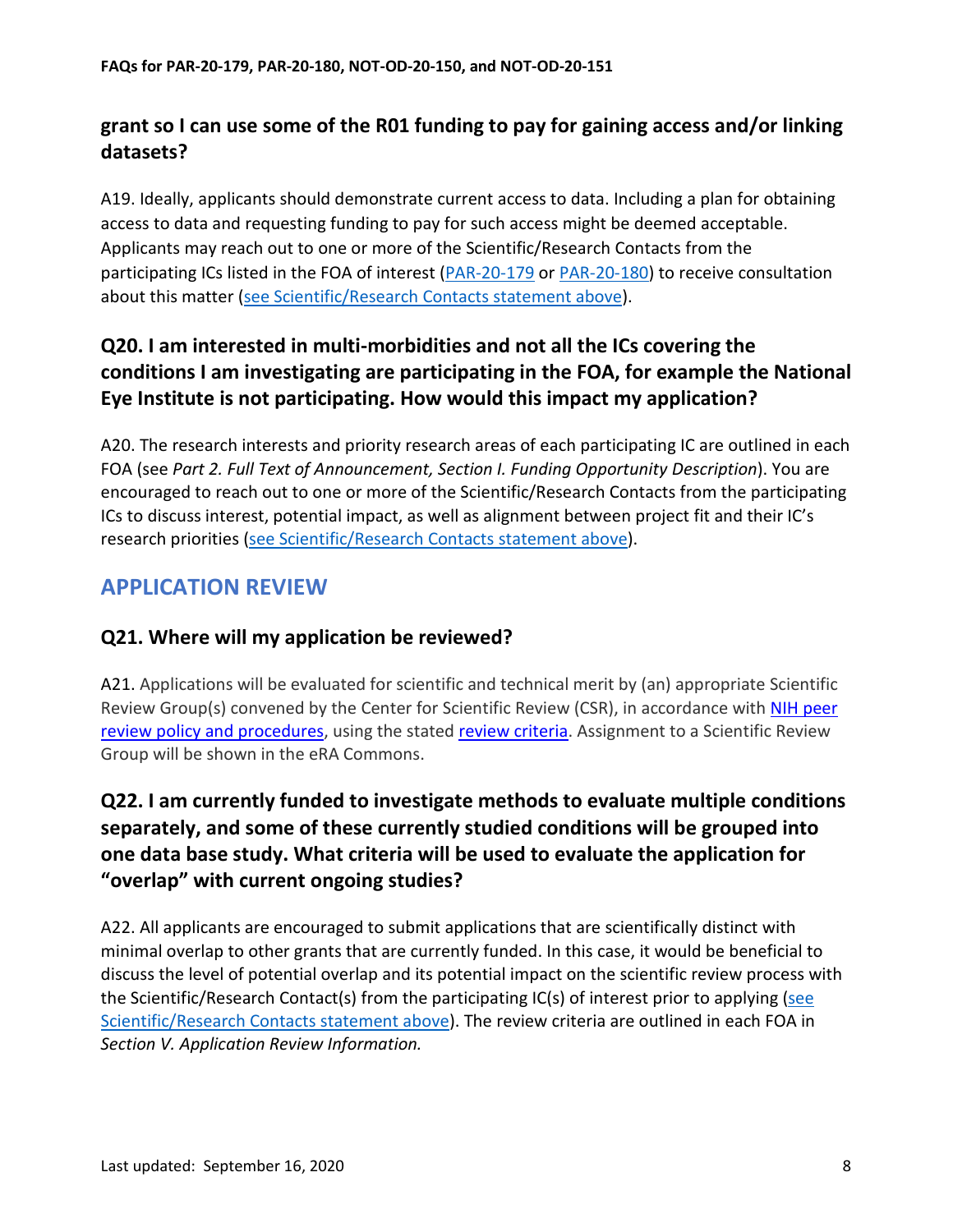# <span id="page-8-0"></span>**Q23. What if I apply to one IC and then after the first scientific review opt to submit to another IC? Would that be considered a new application or a resubmission?**

A23. Several factors are used to determine whether an application is considered a new application or a resubmission, and the Scientific/Research Contacts listed in each FOA are the most appropriate individuals to contact regarding this (see Scientific/Research Contacts statement [above\)](#page-2-1). In this case, it is very important to have a discussion with Scientific/Research Contact from the "new" IC. Refer to the [OER Glossary](https://grants.nih.gov/grants/guide/url_redirect.htm?id=11116) and the SF424 (R&R) Application Guide for details about application types.

## <span id="page-8-1"></span>**Q24. What factors determine what study panel will review my application?**

A24. All grant applications submitted to the NIH go to the Division of Receipt and Referral (DRR) within the CSR. For more information on the Receipt and Referral process, see [CSR: Submission](https://public.csr.nih.gov/ForApplicants/SubmissionAndAssignment)  [and Assignment Process.](https://public.csr.nih.gov/ForApplicants/SubmissionAndAssignment) Prior to submitting your application, questions regarding the scientific review process can be discussed with the Scientific/Research Contact(s) from the participating IC(s) [\(see Scientific/Research Contacts statement above\)](#page-2-1) or with a Scientific Review Officer from CSR.

# <span id="page-8-2"></span>**Q25. Is it best to request a particular study section? How do I ensure that my application is reviewed by a panel with appropriate expertise?**

A25. Applications are assigned for review based on relevance of that application to the guidelines of an individual study section as well as administrative requirements such as pre-determined review clustering agreements. NIH will consider all assignment requests. However, it is not always possible to assign an application to the requested study section. The [Assisted Referral Tool \(ART\)](https://public.csr.nih.gov/ForApplicants/ArtHome) was developed by the CSR to recommend potentially appropriate study sections. The information you provide ART is only used to recommend study sections; recommendations made by ART are solely for the benefit of the user and there is no guarantee that your application will be assigned to one of the study sections identified by ART.

<span id="page-8-3"></span>**Q26. There are many potential disease combinations to be covered in the applications and some may not investigate the same conditions. For example, investigating rheumatic disease with depression versus investigating cancer with oral diseases. Will submitted applications be separated out by disease/condition and reviewed as a group, separated according to the IC(s) of interest, or will all applications be reviewed together?**

A26. The DRR in the CSR assigns each application to a review group with the expertise to evaluate the scientific and technical merit of the application. For more information on the assignment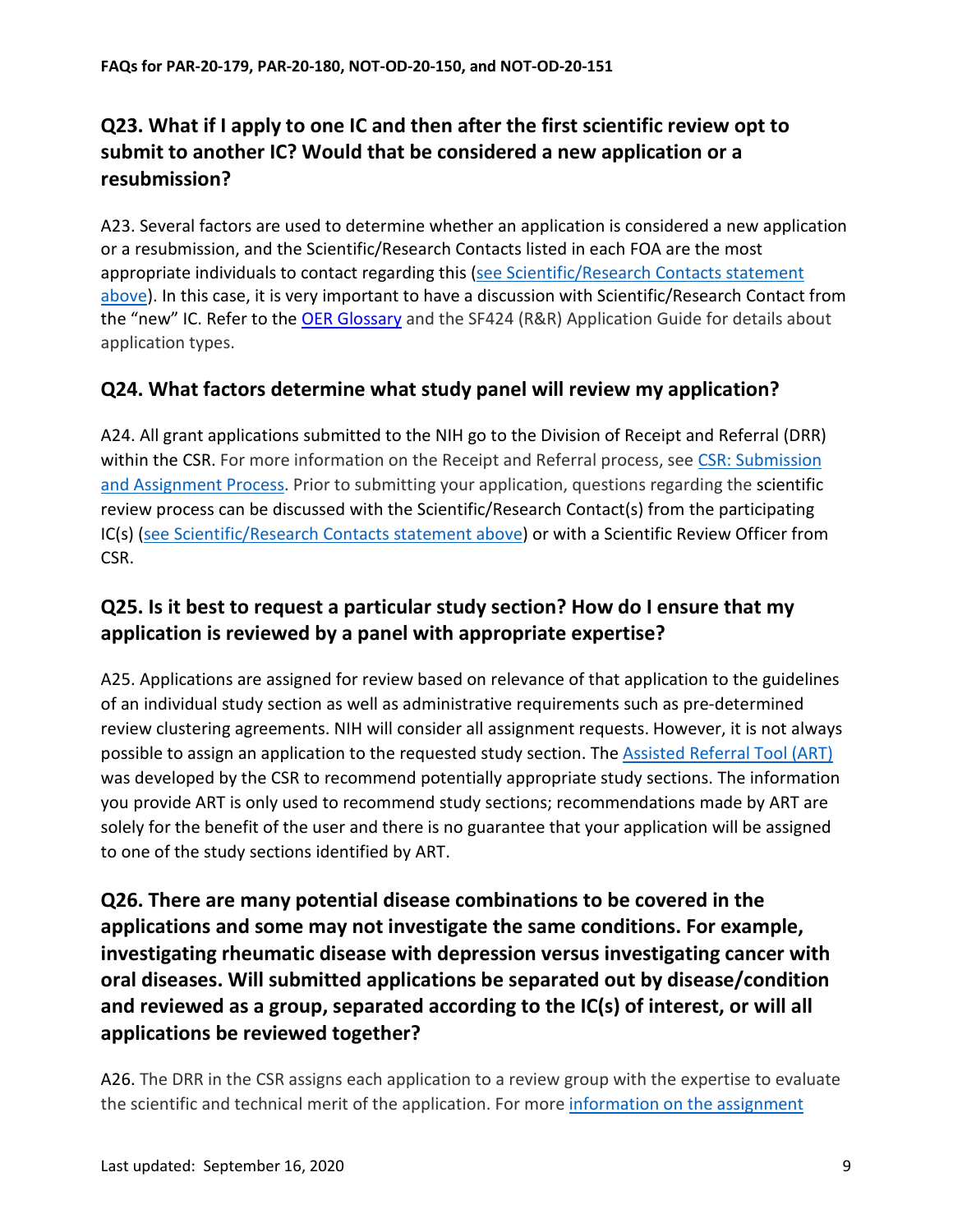process, see:

[https://public.csr.nih.gov/ForApplicants/SubmissionAndAssignment/DRR/assignmentprocess.](https://public.csr.nih.gov/ForApplicants/SubmissionAndAssignment/DRR/assignmentprocess) Applications submitted to these PARs will be assigned to an appropriate Scientific Review Group on the basis of established PHS referral guidelines to the appropriate IC. Applications will be evaluated for scientific and technical merit by (an) appropriate Scientific Review Group(s) convened by the CSR, in accordance with [NIH peer review policy and procedures.](https://grants.nih.gov/grants/guide/url_redirect.htm?id=11154)

# <span id="page-9-0"></span>**AWARD SELECTION**

#### <span id="page-9-1"></span>**Q27. On what basis are applications selected for funding?**

A27. Applications will be selected for funding based on scientific merit, current NIH program research priorities, and availability of funds. Applicants are highly encouraged to discuss potential research aims with the Scientific/Research Contacts from the participating ICs to determine fit with programmatic research priorities [\(see Scientific/Research Contacts statement above\)](#page-2-1).

### <span id="page-9-2"></span>**Q28. What is the anticipated number of awards funded under PAR-20-179 or PAR-20-180?**

A28. The number of awards is contingent upon NIH appropriations and the submission of a sufficient number of meritorious applications.

## <span id="page-9-3"></span>**Q29. Are early stage investigators less likely to receive funding as a PI for a nonprofit institution?**

A29. Applicants from non-profit institutions are not less likely to receive funding. Specific policies that support early stage investigators are highlighted [here \(https://grants.nih.gov/policy/early](https://grants.nih.gov/policy/early-investigators/index.htm)[investigators/index.htm\)](https://grants.nih.gov/policy/early-investigators/index.htm).

# <span id="page-9-4"></span>**Q30. Since my application includes participants with multiple morbidities, what is the likelihood that two different ICs would contribute funding to my application? Is there an advantage or disadvantage for a study to have a primary and secondary sponsor?**

A30. There are reasons why more than one IC may contribute funding to one grant application, and the Scientific/Research Contacts listed in each FOA are the most appropriate individuals to contact regarding this [\(see Scientific/Research Contacts statement above\)](#page-2-1). It is important to note that most NIH Offices do not hold or manage grants. Per the availability of funds, participating Offices may provide co-funding support for meritorious applications that the participating ICs decide to fund. There are no advantages or disadvantages for a study to be funded by more than one IC.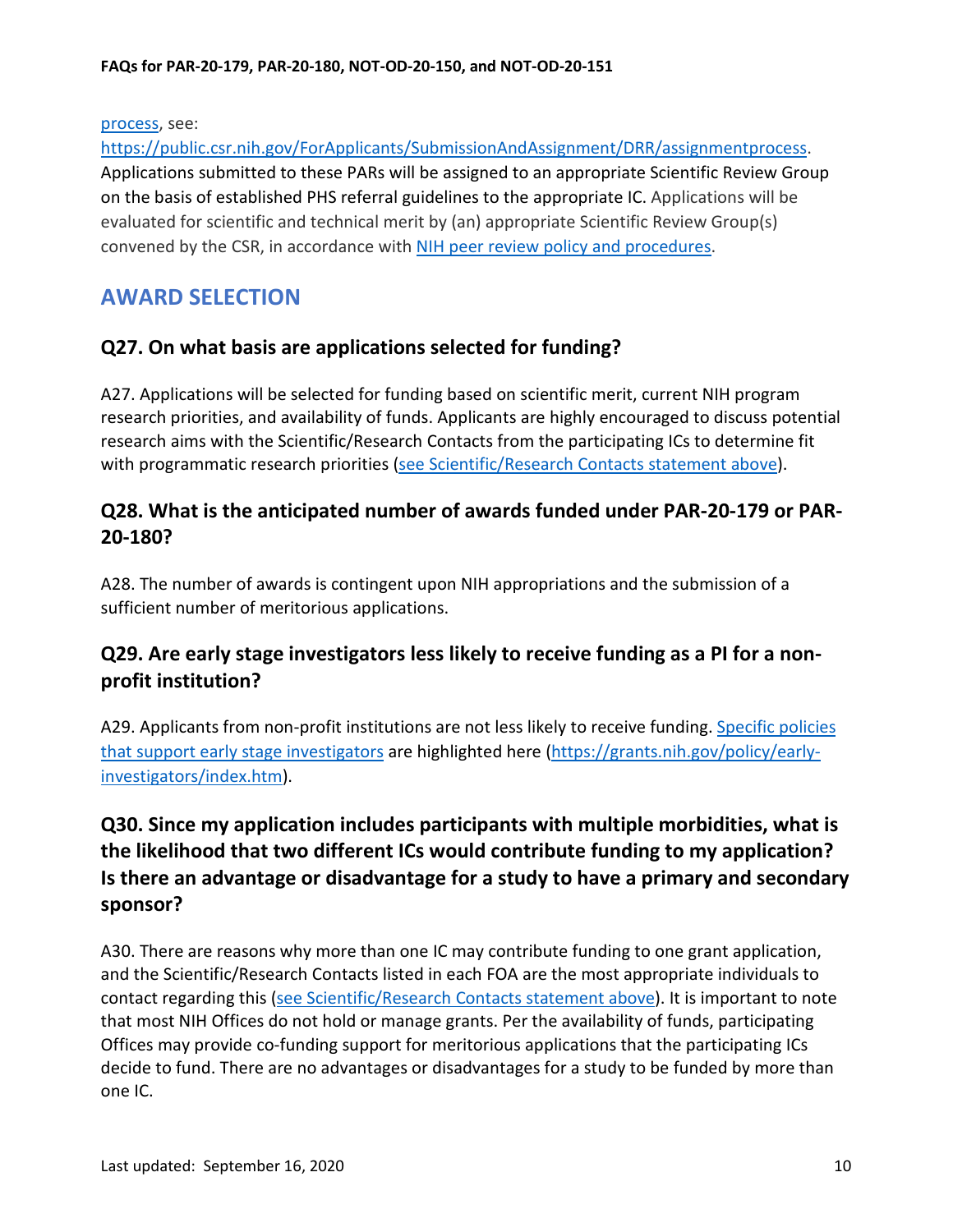# <span id="page-10-0"></span>**Q31. Are the applications to all ICs considered at the same importance level or are certain medical comorbidities considered of higher priority and likely to fare better?**

A31. Applications will be selected for funding based on scientific merit, current NIH program research priorities, and availability of funds. The priority research areas of each participating IC are outlined in each FOA (see *Part 2. Full Text of Announcement, Section I. Funding Opportunity Description*). Applicants are encouraged to reach out to one or more of the Scientific/Research Contacts from the participating ICs to discuss interest, potential impact, as well as alignment between project fit and their IC's research priorities [\(see Scientific/Research Contacts statement](#page-2-1)  [above\)](#page-2-1).

# <span id="page-10-1"></span>**RESEARCH- OR IC-SPECIFIC QUESTIONS**

For questions that are specific in nature, potential applicants are encouraged to reach out and consult with the Scientific/Research Contacts that are named in the FOAs and Notices *prior to* submitting an application [\(see Scientific/Research Contacts statement above\)](#page-2-1). Discussions with the contacts from each relevant IC about potential research aims can be very helpful in determining project fit and alignment with their programmatic research priorities. A few select examples of research- and IC-specific questions that were submitted prior to or during the technical assistance webinar for these PARs are included below:

- $\circ$  What are the top co-morbidities in older adults that are of interest to NIH?
- $\circ$  I am employed by a university-based medical center in the United States, and I am evaluating a pediatric HIV population with multiple morbidities at a foreign site. Are there special requirements I should be aware of regarding foreign pediatric populations and where would those requirements be listed?
- $\circ$  Polypharmacy is a major consequence of MCCs, and while multiple drugs are required for treating MCCs there is a potential risk of adverse drug events. Are adverse drug events from polypharmacy an area of interest for these two PARs?
- $\circ$  Can the multi-morbidities be comprised of multiple mental conditions (i.e., two or more psychiatric diagnoses) in addition to physical co-morbidities?
- o Does the proposed intervention need to target MCC directly, or can it target more downstream consequences of MCC, such as frailty? There is substantial overlap between frailty and MCC.
- $\circ$  Is tobacco use/tobacco use disorder considered a chronic health condition for the purposes of these FOAs?
- o Are psychosocial interventions included as areas of interest?
- $\circ$  My application is at the intersection of disability, cancer, and race/ethnicity and focused in women across the life course: What would be an appropriate IC?
- $\circ$  Is risk prediction for developing MCCs an area of interest or is it preferred to develop measurement methods to detect existing MCCs?